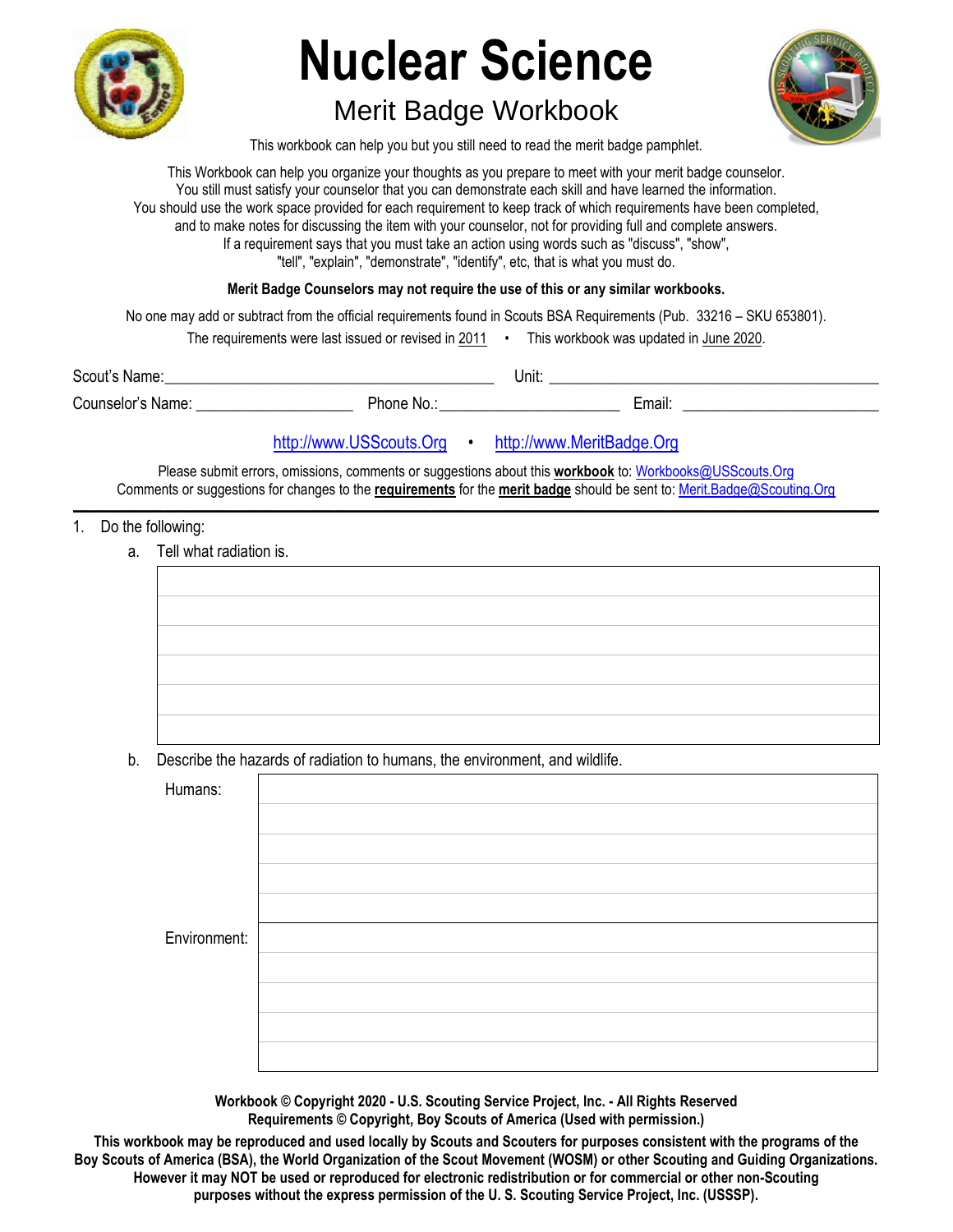| Wildlife: |  |
|-----------|--|
|           |  |
|           |  |
|           |  |
|           |  |

Explain the difference between radiation exposure and contamination.

| Exposure:      |  |
|----------------|--|
|                |  |
|                |  |
|                |  |
|                |  |
|                |  |
|                |  |
|                |  |
|                |  |
|                |  |
|                |  |
|                |  |
|                |  |
|                |  |
|                |  |
|                |  |
|                |  |
| Contamination: |  |
|                |  |
|                |  |
|                |  |
|                |  |
|                |  |
|                |  |
|                |  |
|                |  |
|                |  |
|                |  |
|                |  |
|                |  |
|                |  |
|                |  |

In your explanation, discuss the nature and magnitude of radiation risks to humans from nuclear power, medical<br>radiation (e.g., chest or dental X-ray), and background radiation including radon.

Nuclear power:

**Medical radiation:** 

**Background radiation including radon:**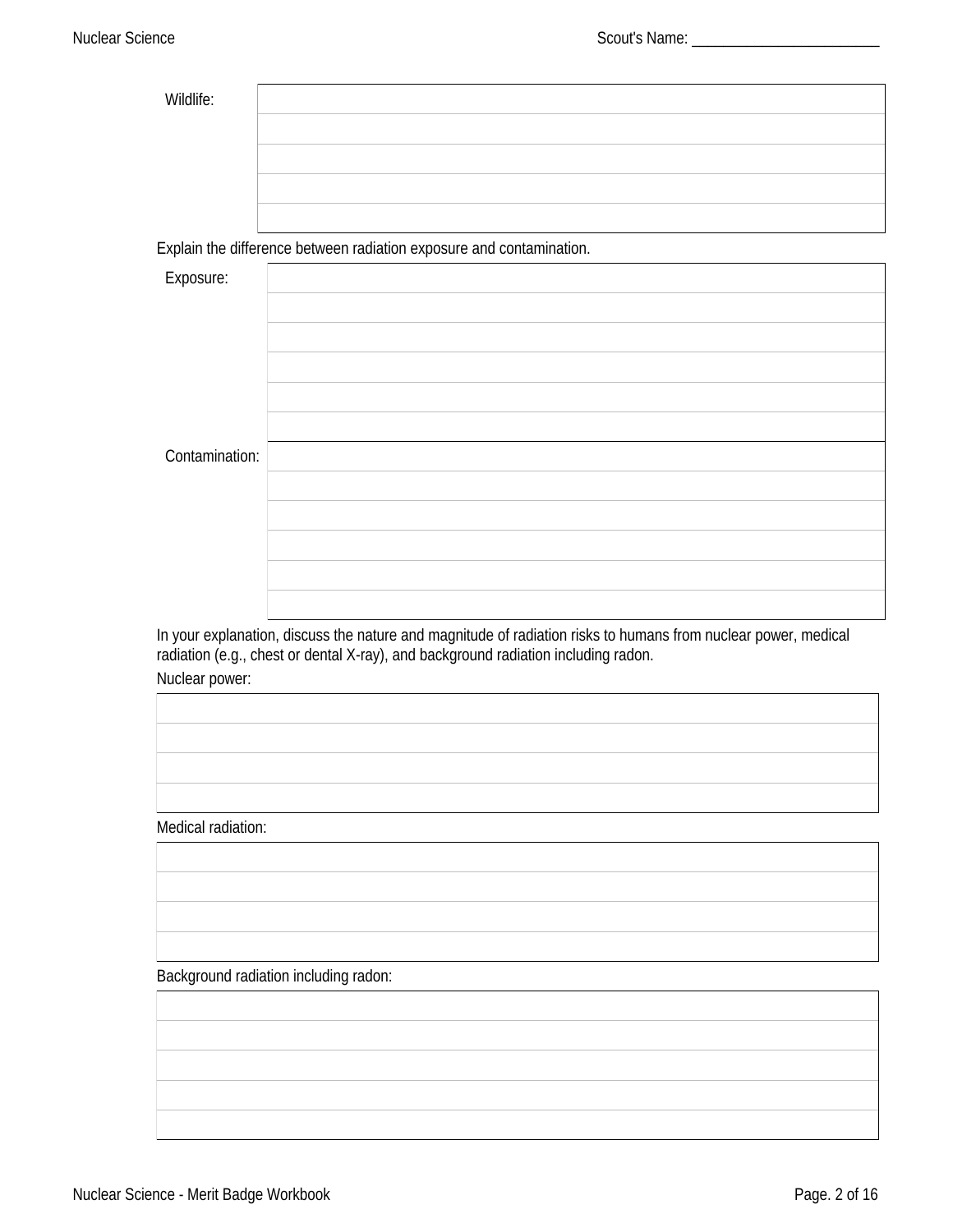Explain the ALARA principle and measures required by law to minimize these risks.

c. Describe the radiation hazard symbol and explain where it should be used.

Tell why and how people must use radiation or radioactive materials carefully.

d. Compare the amount of radiation exposure of a nuclear power plant worker to that of someone receiving a chest and dental X-ray.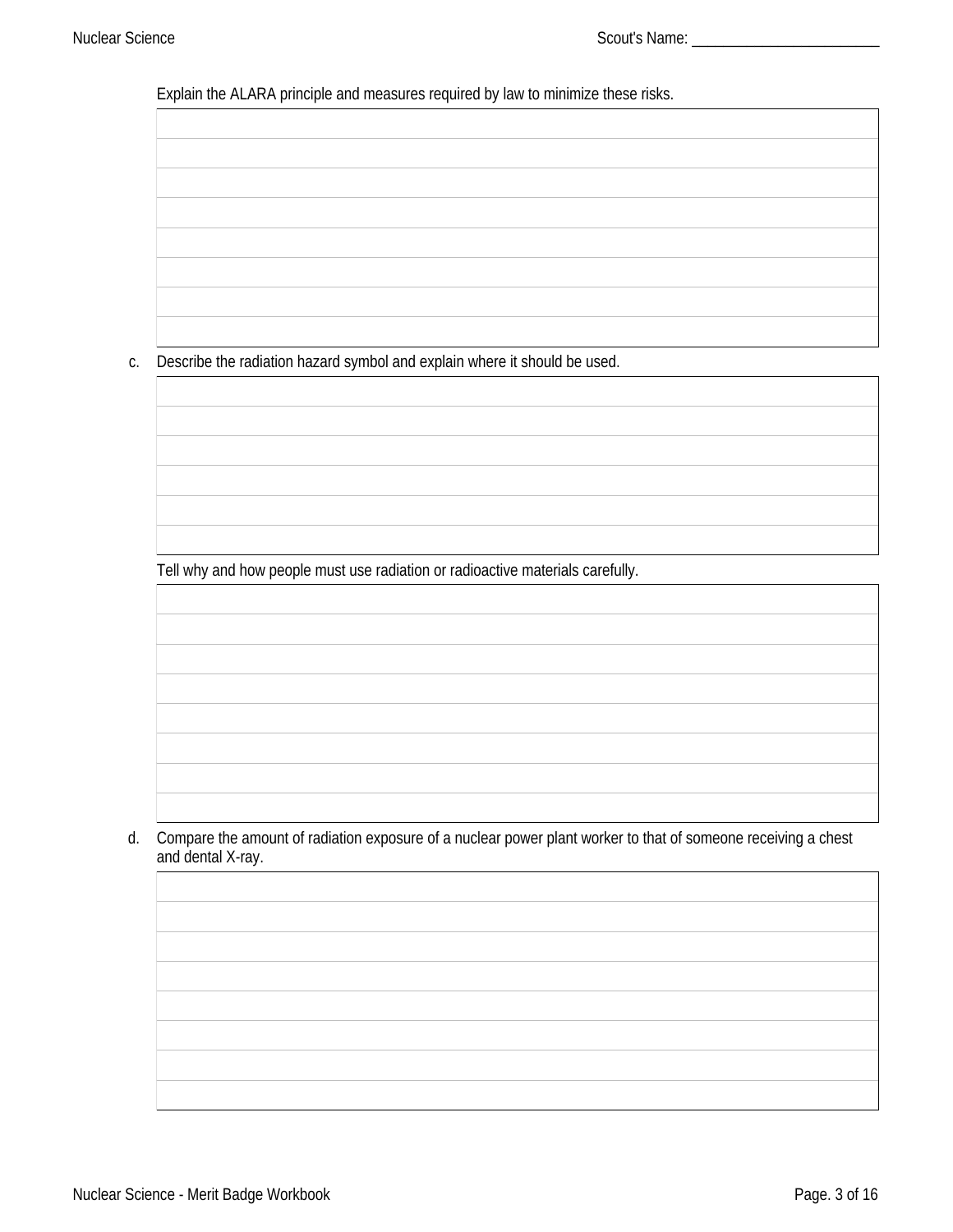- 2. Do the following:
	- a. Tell the meaning of the following: atom, nucleus, proton, neutron, electron, quark, isotope, alpha particle, beta particle, gamma ray, X-ray, ionization, radioactivity, radioisotope, and stability.

| Atom:     |  |
|-----------|--|
|           |  |
|           |  |
|           |  |
|           |  |
| Nucleus:  |  |
|           |  |
|           |  |
|           |  |
| Proton:   |  |
|           |  |
|           |  |
|           |  |
|           |  |
| Neutron:  |  |
|           |  |
|           |  |
|           |  |
|           |  |
| Electron: |  |
|           |  |
|           |  |
|           |  |
| Quark:    |  |
|           |  |
|           |  |
|           |  |
|           |  |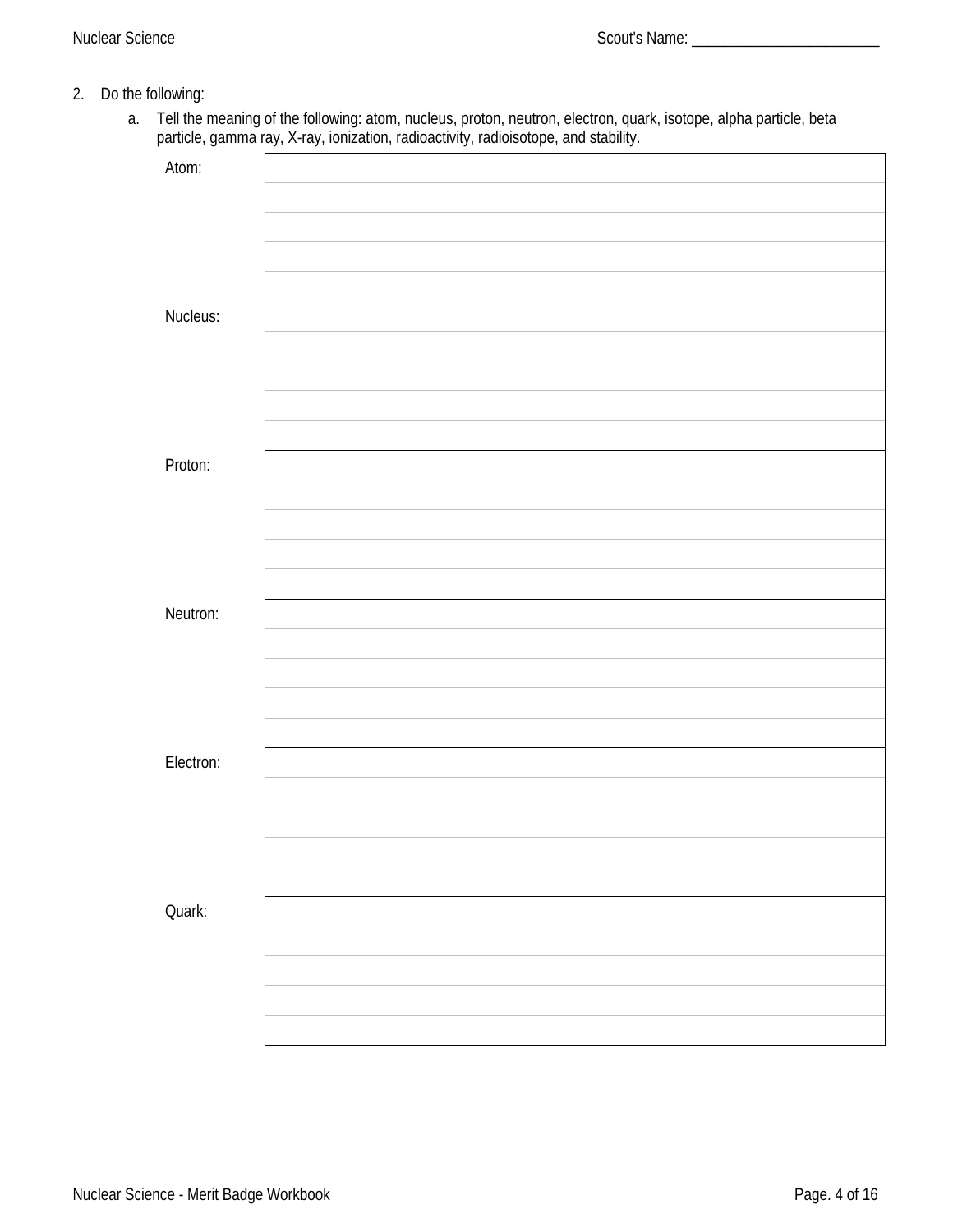| Isotope:        |  |
|-----------------|--|
|                 |  |
|                 |  |
|                 |  |
|                 |  |
|                 |  |
| Alpha particle: |  |
|                 |  |
|                 |  |
|                 |  |
|                 |  |
|                 |  |
| Beta particle:  |  |
|                 |  |
|                 |  |
|                 |  |
|                 |  |
|                 |  |
| Gamma ray:      |  |
|                 |  |
|                 |  |
|                 |  |
|                 |  |
|                 |  |
|                 |  |
| X-ray:          |  |
|                 |  |
|                 |  |
|                 |  |
|                 |  |
|                 |  |
| lonization:     |  |
|                 |  |
|                 |  |
|                 |  |
|                 |  |
|                 |  |
| Radioactivity:  |  |
|                 |  |
|                 |  |
|                 |  |
|                 |  |
|                 |  |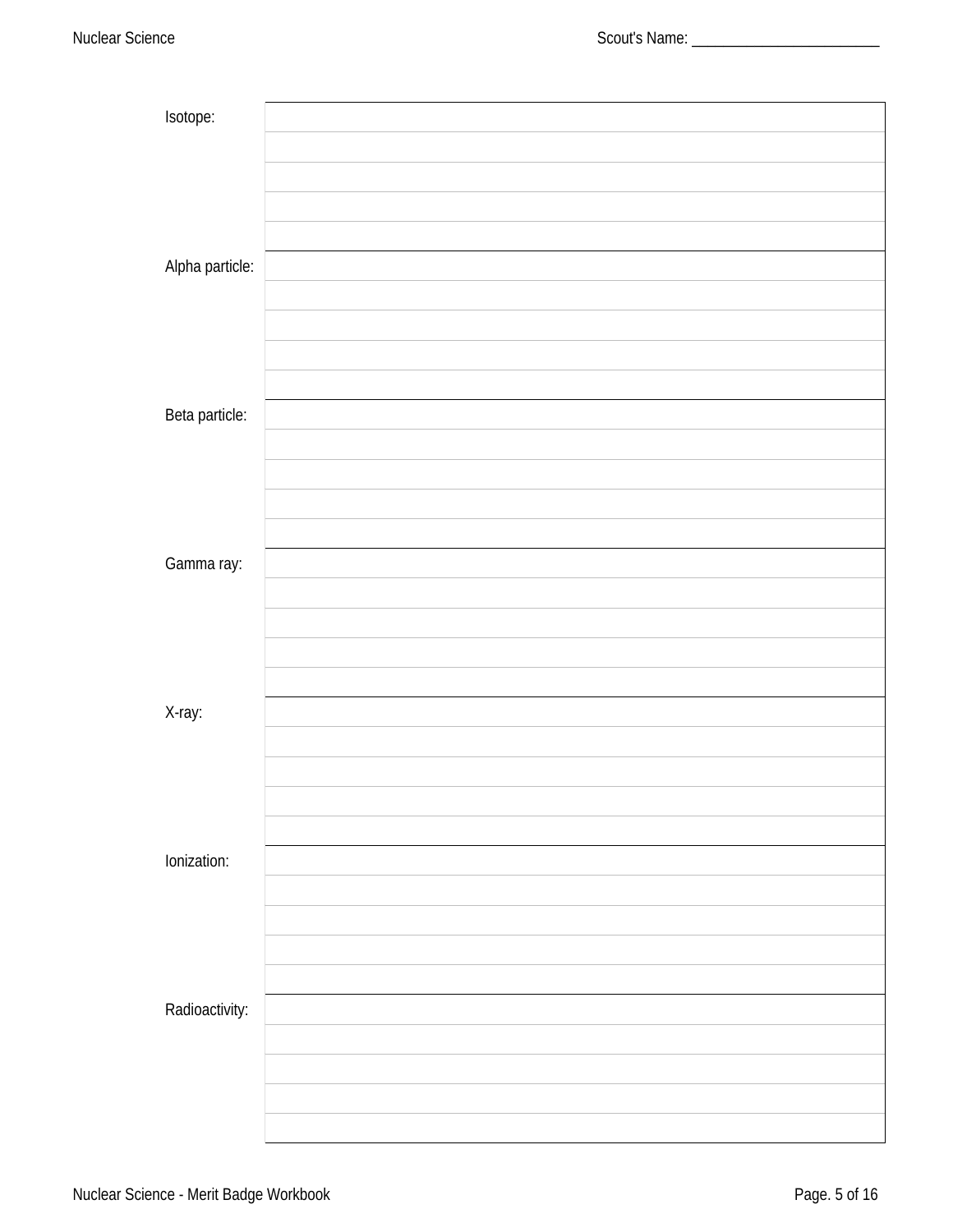| Radioisotope: |  |
|---------------|--|
|               |  |
|               |  |
|               |  |
|               |  |
| Stability:    |  |
|               |  |
|               |  |
|               |  |
|               |  |

- b. Choose an element from the periodic table.
- Construct 3-D models for the atoms of three isotopes of this element, showing neutrons, protons, and electrons.  $\mathsf{C}$
- $\degree$  Use the three models to explain the difference between atomic number and mass number and the difference between the atom and nuclear and quark structures of isotopes.

- 3. Do ONE of the following; then discuss modern particle physics with your counselor:
	- Visit an accelerator (research lab) or university where people study the properties of the nucleus or nucleons.  $\mathbb{C}$  a.
	- $\degree$  b. Name three particle accelerators and describe several experiments that each accelerator performs, then discuss modern particle physics with your counselor.

| 1<br> |  |
|-------|--|
|       |  |
|       |  |
|       |  |
|       |  |
|       |  |
|       |  |
|       |  |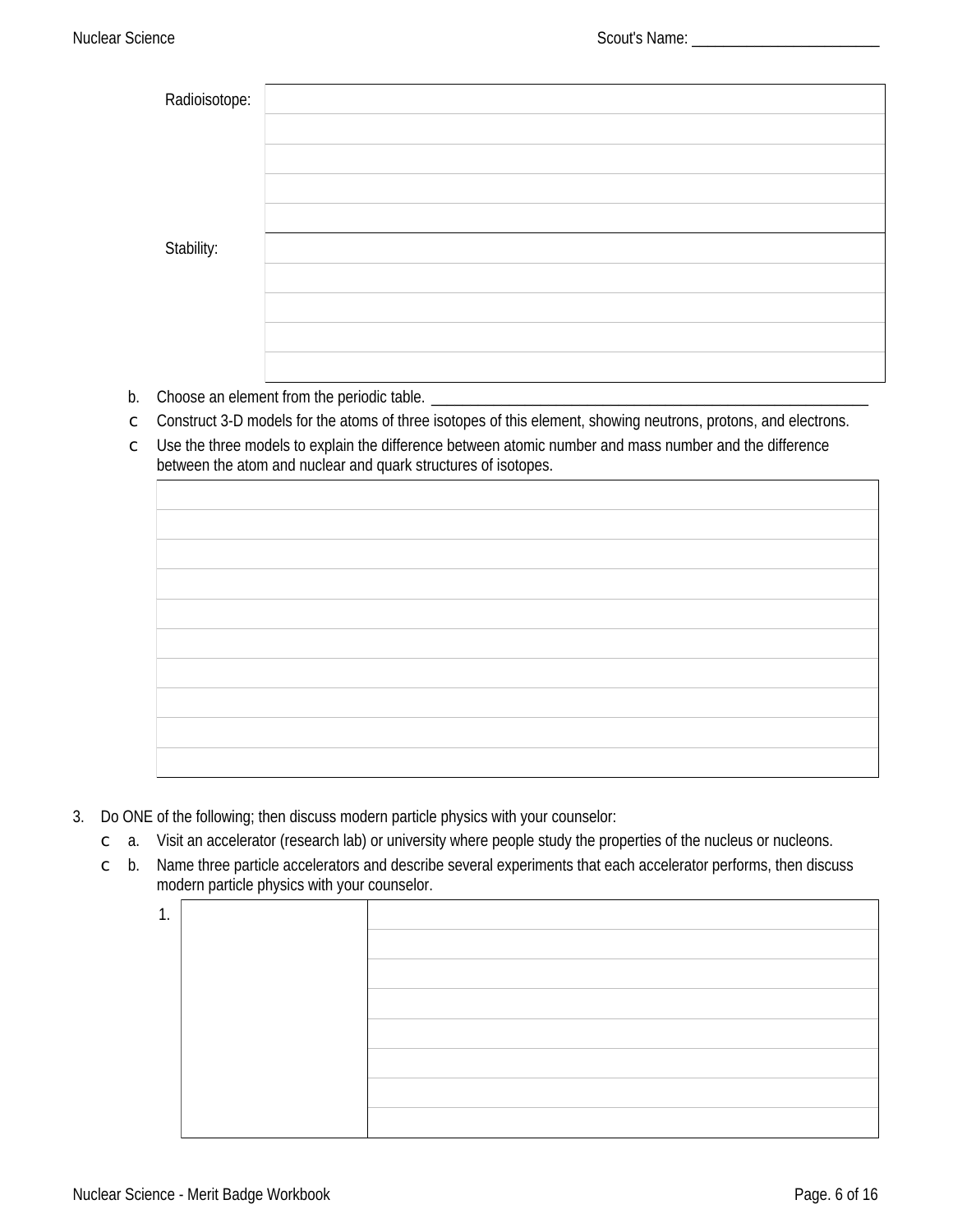| 2. |  |
|----|--|
|    |  |
|    |  |
|    |  |
|    |  |
|    |  |
|    |  |
|    |  |
|    |  |
|    |  |
|    |  |
|    |  |
|    |  |
|    |  |
|    |  |
| 3. |  |
|    |  |
|    |  |
|    |  |
|    |  |
|    |  |
|    |  |
|    |  |
|    |  |
|    |  |
|    |  |
|    |  |
|    |  |
|    |  |

### Discuss modern particle physics.

# 4. Do TWO of the following;

c a. Build an electroscope.

 $\circ$  Show how it works.

Place a radiation source inside and explain the effect it causes.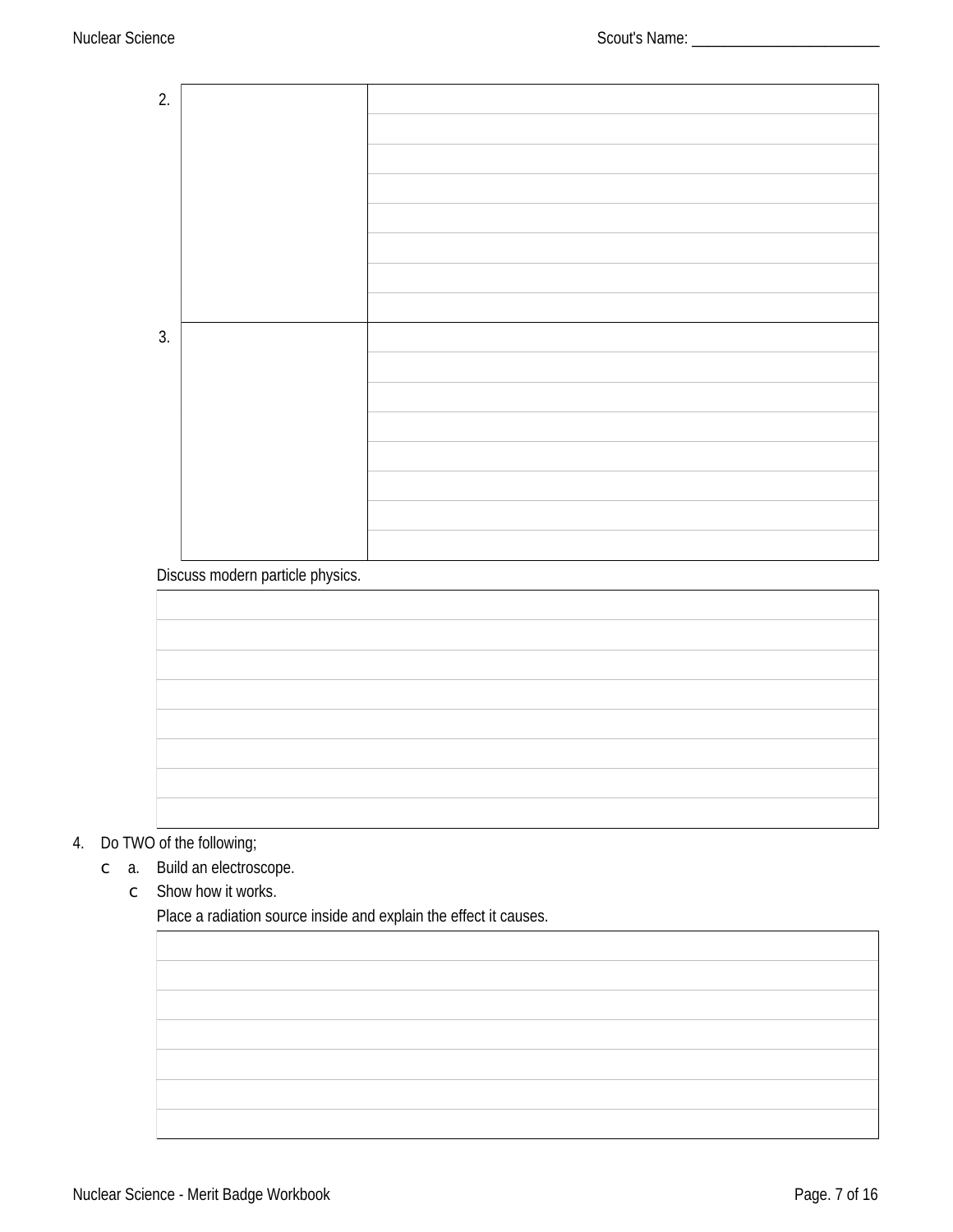- $\circ$  b. Make a cloud chamber.
	- $\circ$  Show how it can be used to see the tracks caused by radiation. Explain what is happening.

#### $\circ$  c. Obtain a sample of irradiated and non-irradiated foods.

Prepare the two foods and compare their taste and texture.  $\mathsf{C}$ 

| 1. |  |
|----|--|
|    |  |
|    |  |
|    |  |
|    |  |
|    |  |
|    |  |
|    |  |
|    |  |
|    |  |
| 2. |  |
|    |  |
|    |  |
|    |  |
|    |  |
|    |  |
|    |  |
|    |  |
|    |  |
|    |  |

Store the leftovers in separate containers and under the same conditions. For a period of 14 days, observe their rate of decomposition or spoilage, and describe the differences you see on days 5, 10, and 14.

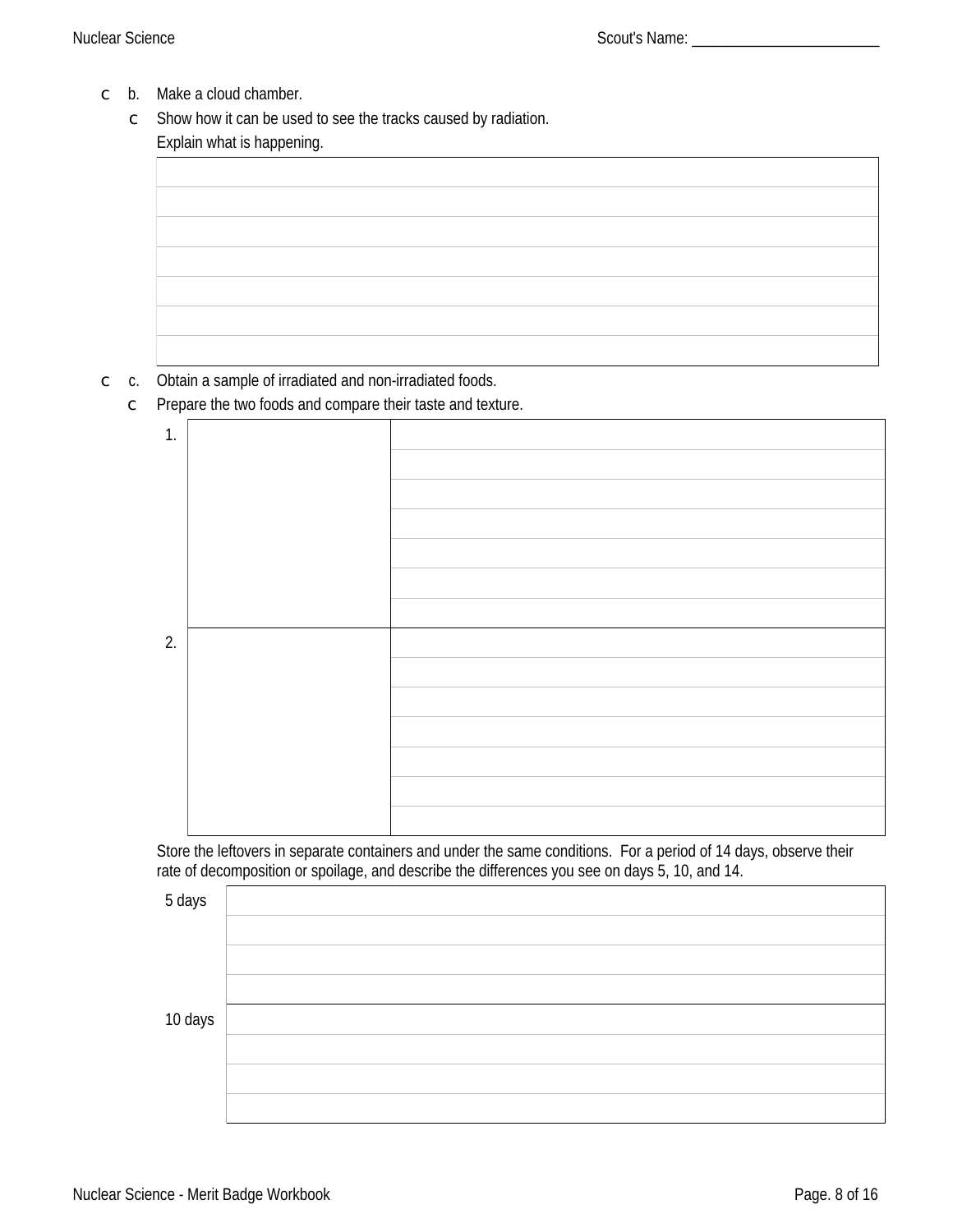| 14 days |  |
|---------|--|
|         |  |
|         |  |
|         |  |

 $\degree$  d. Visit a place where radioisotopes are being used. Using a drawing, explain how and why they are used.

| $\sim$ $\sim$<br>LOCAUON: |  |  |
|---------------------------|--|--|
|                           |  |  |

5. Do ONE of the following; then discuss with your counselor the principles of radiation safety.

Using a radiation survey meter and a radioactive source, show how the counts per minute change as the source  $\subset$  a. gets closer to or farther from the radiation detector.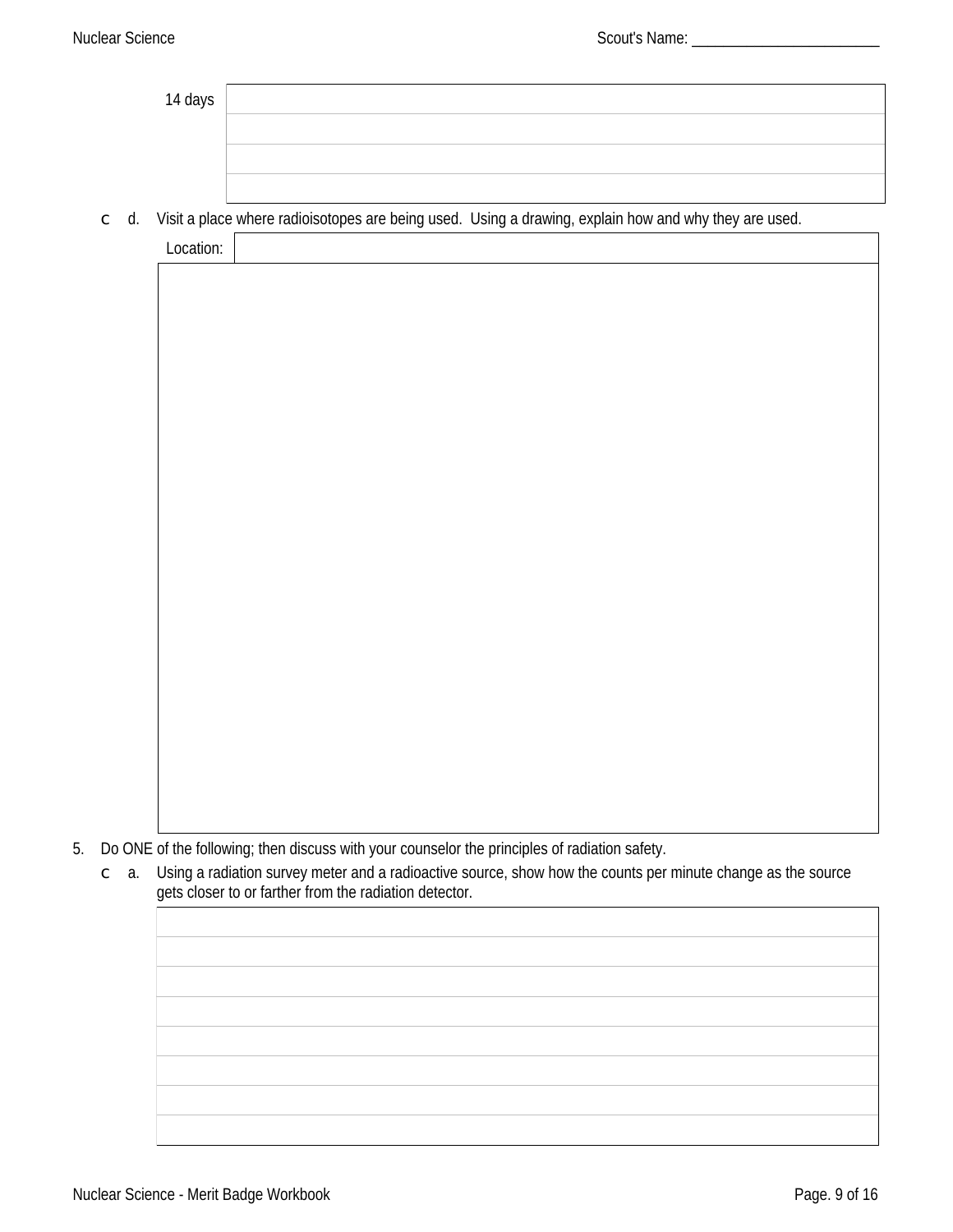Place three different materials between the source and the detector, then explain any differences in the measurements per minute.

Explain how time, distance, and shielding can reduce an individual's radiation dose.

 $\circ$  b. Describe how radon is detected in homes.

Discuss the steps taken for the long-term and short-term test methods, tell how to interpret the results, and explain when each type of test should be used.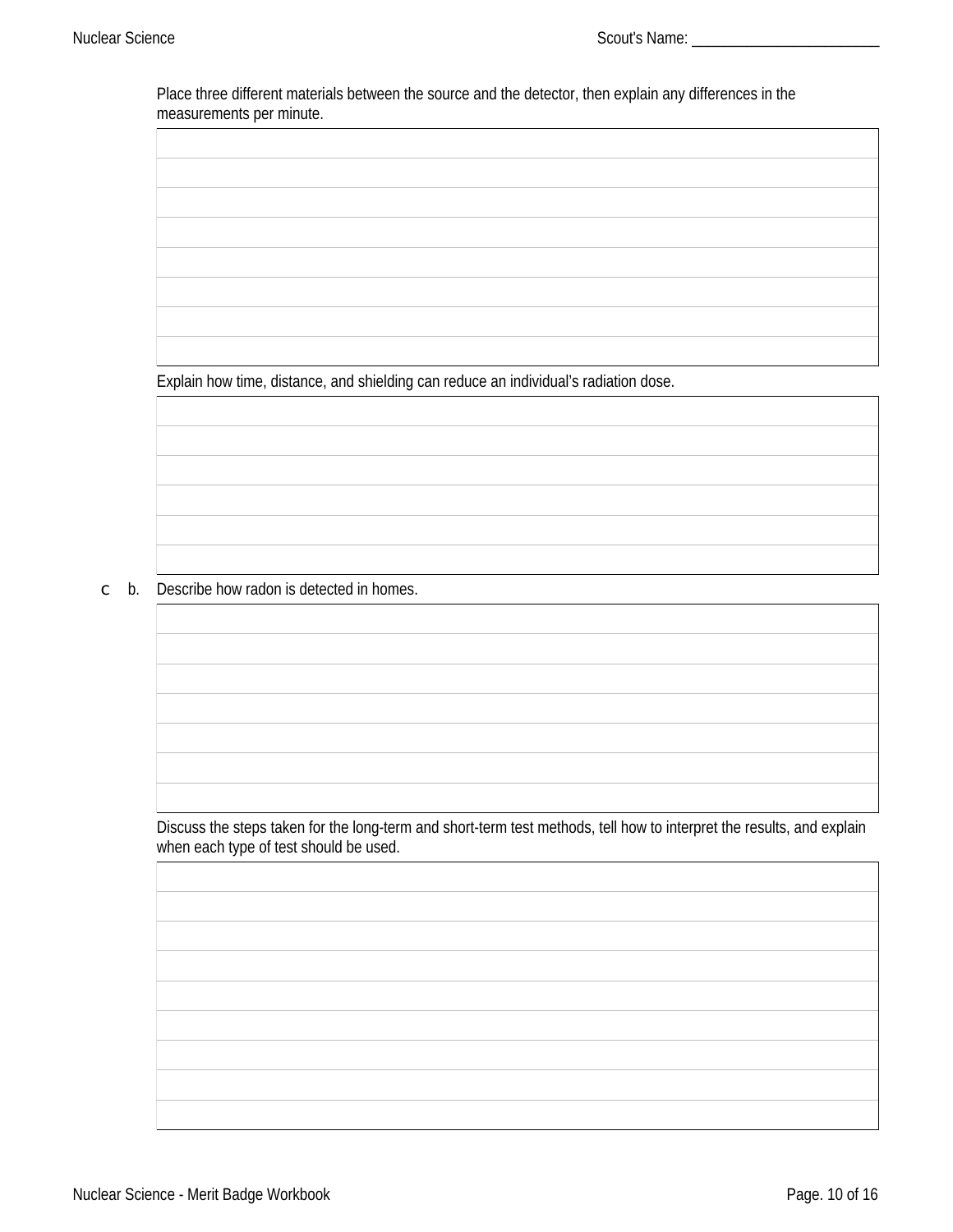Explain the health concern related to radon gas and tell what steps can be taken to reduce radon in buildings.



- $\circ$  c. Visit a place where X-rays are used.
	- Location: \_
	- C Draw a floor plan of this room. Show where the unit, the unit operator, and the patient would be when the X-ray unit is operated.



Explain the precautions taken and the importance of those precautions.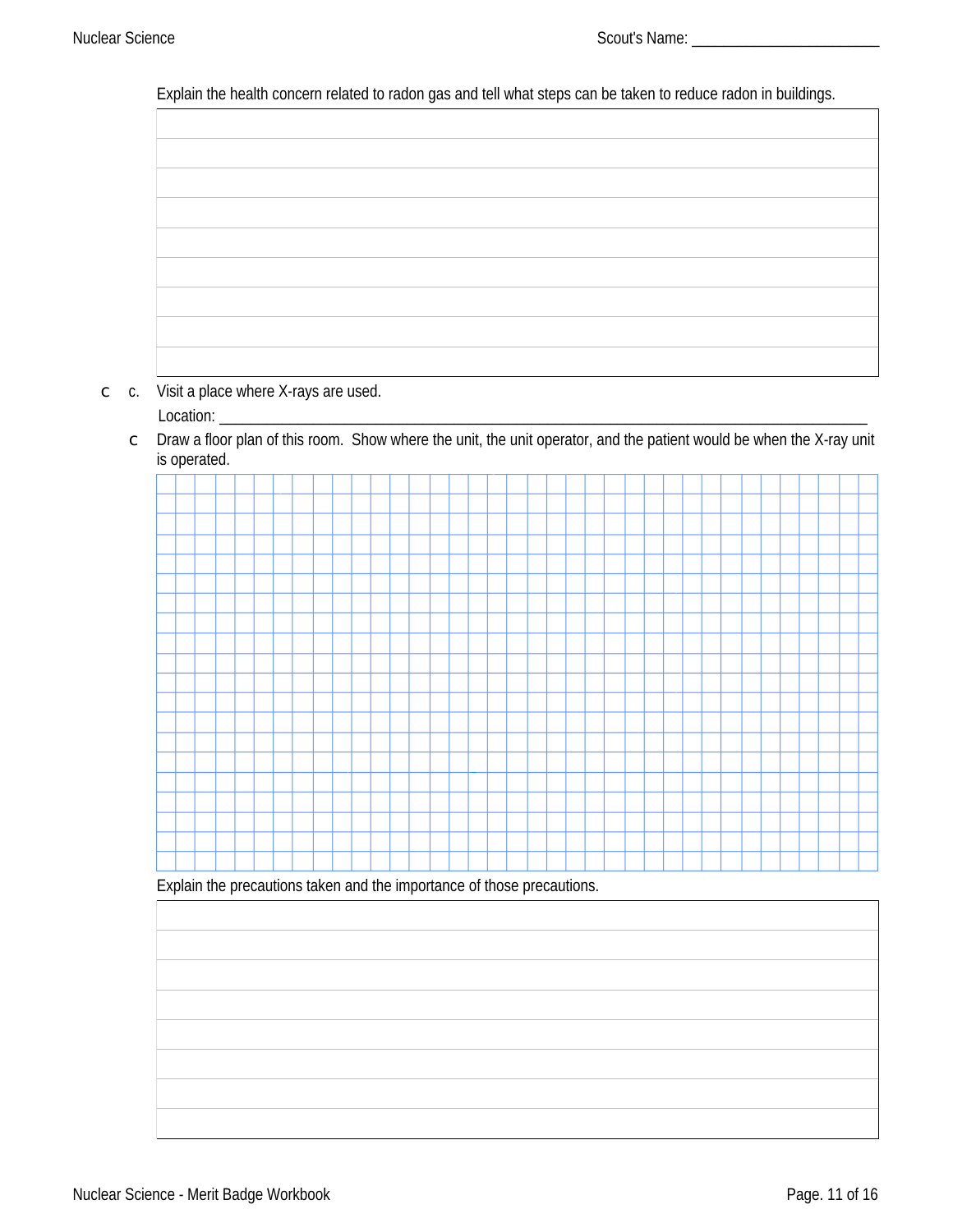Discuss with your counselor the principles of radiation safety:  $\Gamma$ 

6. Do ONE of the following, then discuss with your counselor how nuclear energy is used to produce electricity:

 $\circ$  a. Make a drawing showing how nuclear fission happens, labeling all details.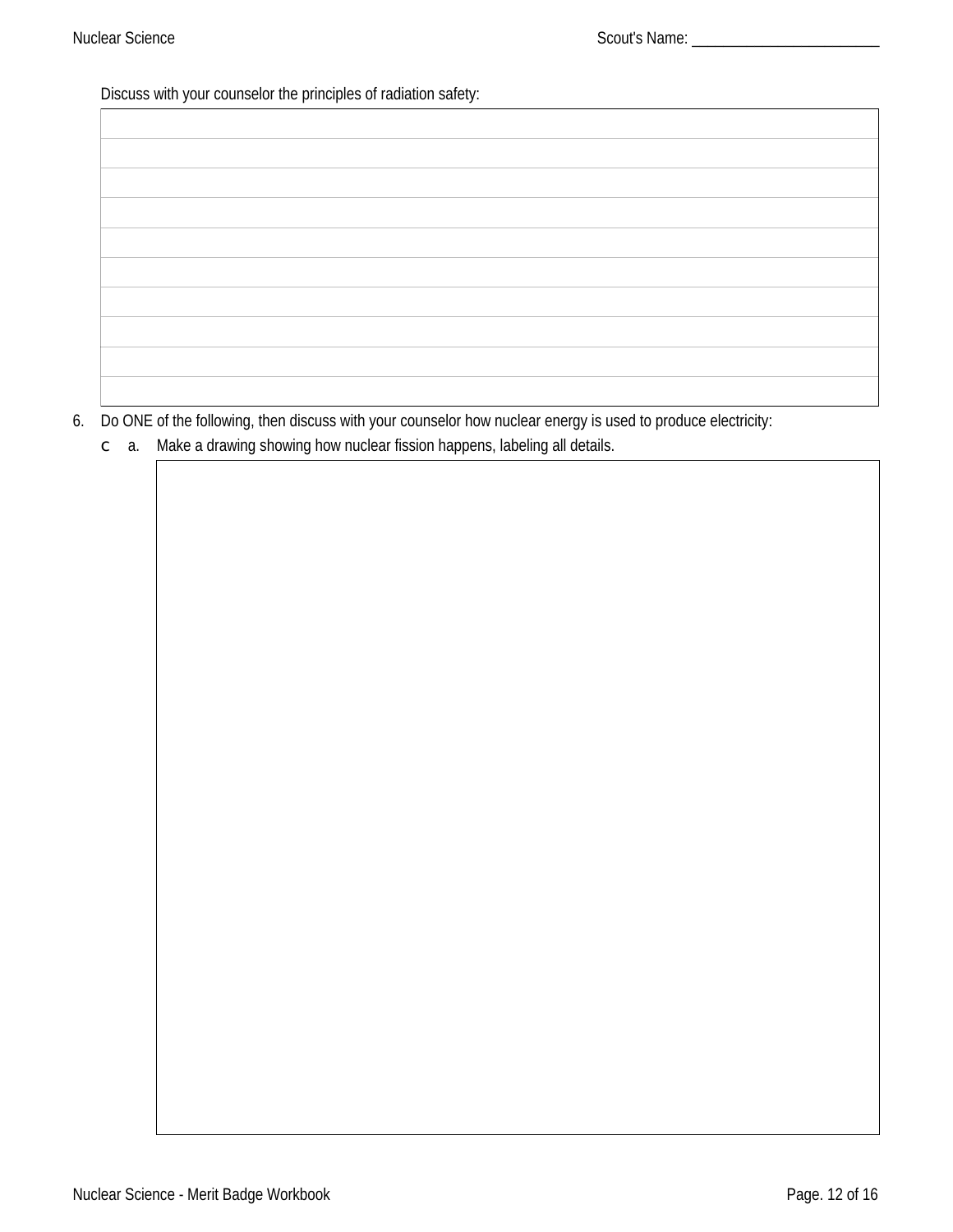Draw another picture showing how a chain reaction could be started and how it could be stopped.

Explain what is meant by a "critical mass."

 $\degree$  b. Build a model of a nuclear reactor. Show the fuel, control rods, shielding, moderator, and cooling material. Explain how a reactor could be used to change nuclear energy into electrical energy or make things radioactive.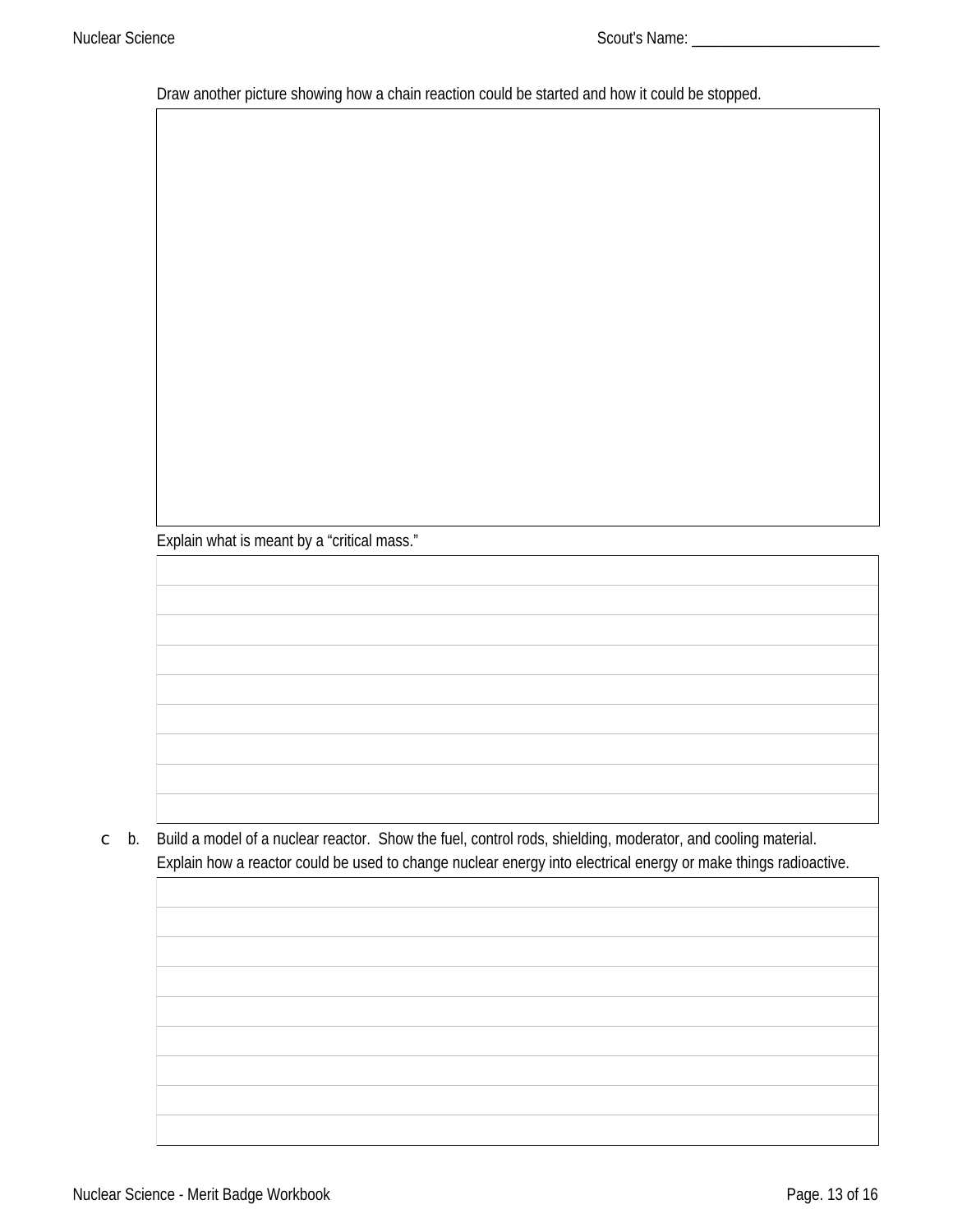C c. Find out how many nuclear power plants exist in the United States.

Locate the one nearest your home. Find out what percentage of electricity in the United States is generated by nuclear power plants, by coal, and by gas.

| Nuclear power plants |  |
|----------------------|--|
| Coal                 |  |
| Gas                  |  |

Discuss with your counselor how nuclear energy is used to produce electricity:

7. Give an example of each of the following in relation to how energy from an atom can be used: nuclear medicine, environmental applications, industrial applications, space exploration, and radiation therapy.

| Nuclear medicine:                  |  |
|------------------------------------|--|
|                                    |  |
|                                    |  |
| <b>Environmental applications:</b> |  |
|                                    |  |
|                                    |  |
| Industrial applications:           |  |
|                                    |  |
|                                    |  |
| Space exploration:                 |  |
|                                    |  |
|                                    |  |
| <b>Radiation therapy:</b>          |  |
|                                    |  |
|                                    |  |

For each example, explain the application and its significance to nuclear science.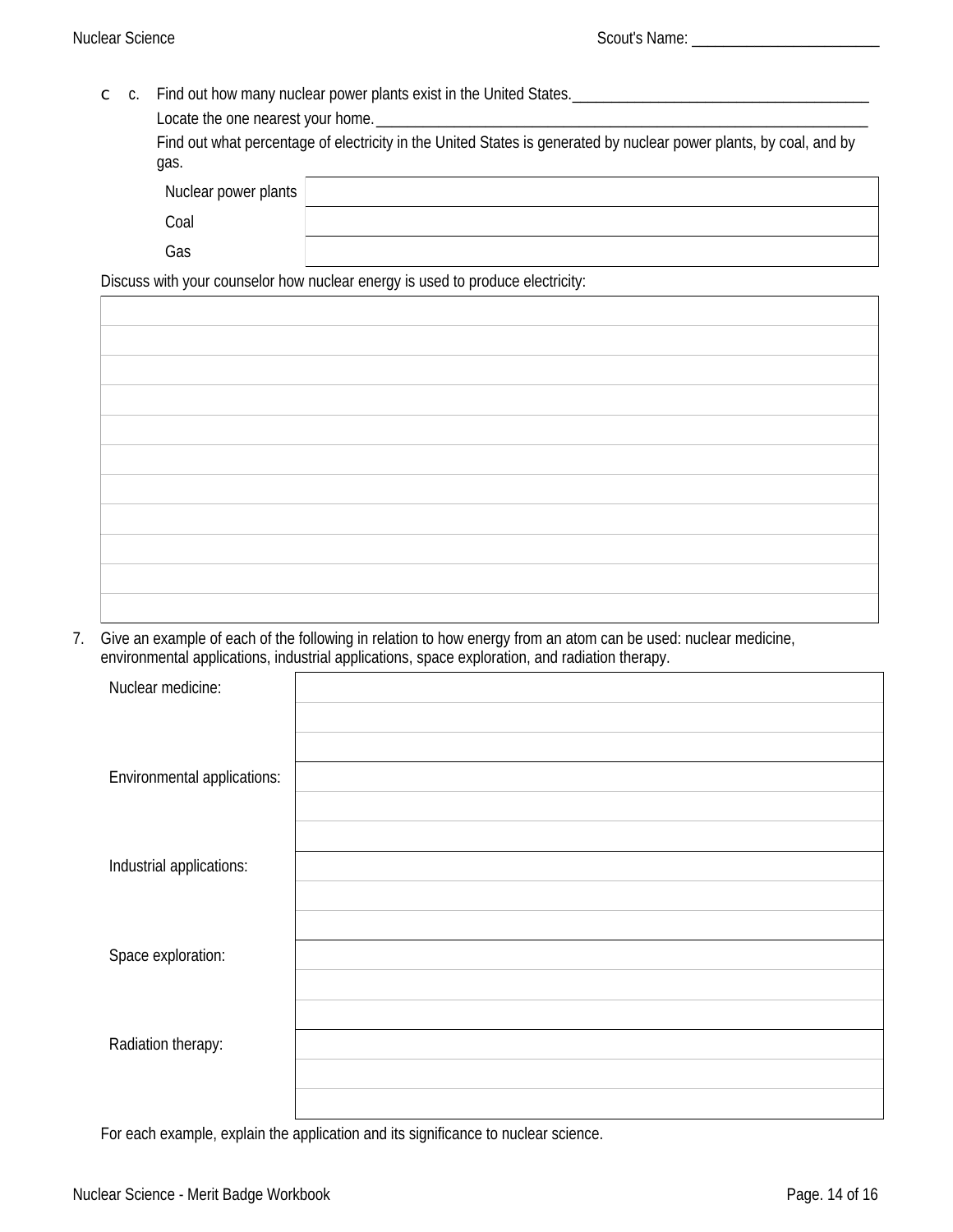| Nuclear medicine:                  |  |
|------------------------------------|--|
|                                    |  |
|                                    |  |
|                                    |  |
|                                    |  |
|                                    |  |
|                                    |  |
| <b>Environmental applications:</b> |  |
|                                    |  |
|                                    |  |
|                                    |  |
|                                    |  |
|                                    |  |
|                                    |  |
| Industrial applications:           |  |
|                                    |  |
|                                    |  |
|                                    |  |
|                                    |  |
|                                    |  |
|                                    |  |
| Space exploration:                 |  |
|                                    |  |
|                                    |  |
|                                    |  |
|                                    |  |
|                                    |  |
|                                    |  |
| Radiation therapy:                 |  |
|                                    |  |
|                                    |  |
|                                    |  |
|                                    |  |
|                                    |  |
|                                    |  |